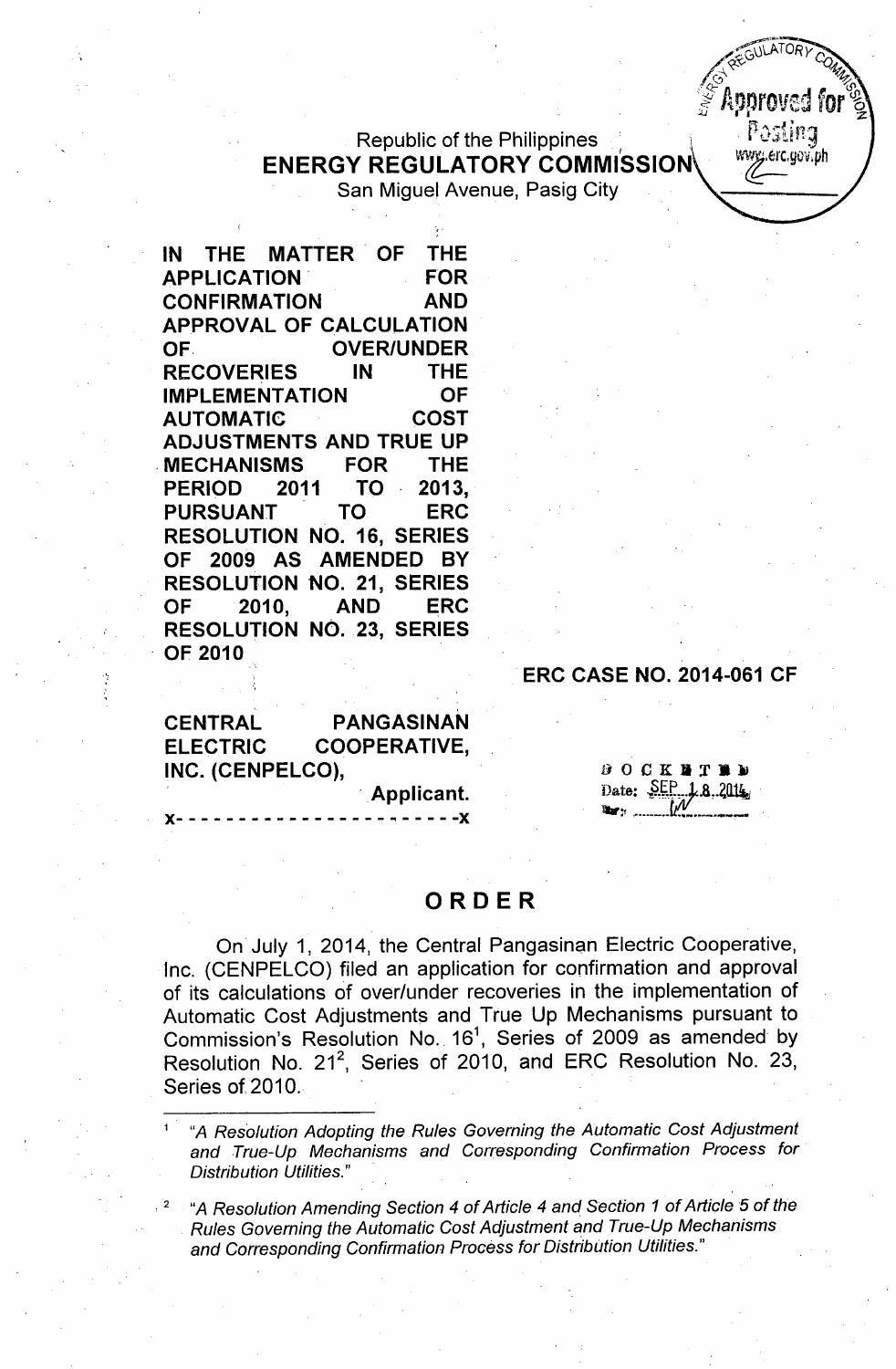In the said application, CENPELCO alleged, among others, that:

- 1. It is a non-stock, non-profit electric cooperative, duly organized and existing under and by virtue of the laws of the Republic of the Philippines, with principal office at Padilla Street, San Carlos City, Pangasinan;
- 2. It is the holder of an exclusive franchise issued by the National Electrification Commission (NEC), to operate an electric light and power distribution service in San Carlos City and certain Municipalities of Aguilar, Alcala, Basita, Bautista, Bayambang, Binmaley, Bugallon, Labrador, Lingayen, Malasiqui, Mangaldan, Mangatarem, Sual and Urbiztondo, all in the Province of Pangasinan;
- 3. The Commission's Resolution No. 16, Series of 2009 as amended by Resolution No. 21, Series of 2010 establishes the procedure for the automatic recovery or refund of pass through costs and the confirmation process that would govern the automatic cost adjustment and true-up mechanisms approved by the Commission, with the objective of ensuring appropriate recovery of the pass through costs in an efficient manner and to put in place a fair and transparent process for the confirmation of the automatic cost adjustments implemented by Distribution Utilities and the true-up of other pass-through charges, involving Generation Rate, Transmission Rate, System Loss Rate, Lifeline Rate Recovery, Inter-Class Cross-Subsidy Removal, Treatment of Prompt Payment Discount, as the case may be. ERC Resolution 23, Series of 2010, on the other hand, adopts the rules implementing the discounts to qualified senior citizen end-users and subsidy from subsidizing end-users on electricity consumption.
- 4. Applying the formulas provided under Resolution 16, Series of 2009 as amended by Resolution 21, Series of 2010 and Resolution 23, Series of 2010, applicant made calculations of the over recoveries charged or under- recoveries incurred as against its customers, in the implementation of the foregoing automatic cost adjustments and true-up mechanisms, covering the period January 2011 to December 2013;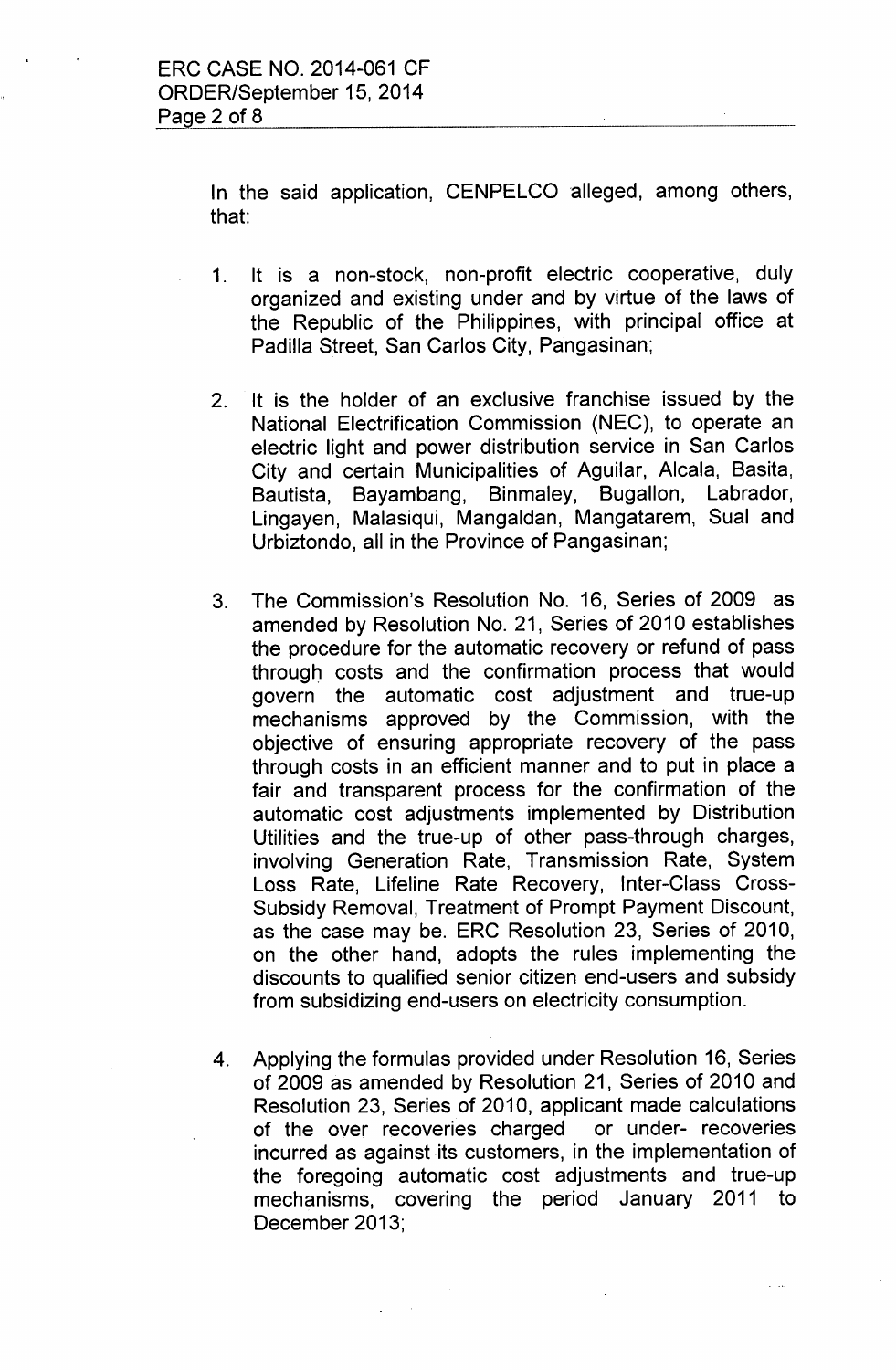5. Results of its calculations are presented hereunder, as follows:

|                                                | <b>Allowable Cost</b> | <b>Actual Revenue</b> | (Over)/Under       |
|------------------------------------------------|-----------------------|-----------------------|--------------------|
|                                                | (PhP)                 | (PhP)                 | Recovery (PhP)     |
| <b>Generation Rate (GR)</b>                    | 3,660,591,248.25      | 3,726,714,169.34      | (66, 122, 921.09)  |
| <b>Transmission Rate (TR)</b>                  | 827,207,956.28        | 842,964,812.88        | (15,756,856.60)    |
| System Loss Rate (SLR)                         | 684, 827, 092.86      | 717,863,006.81        | (33,035,913.95)    |
|                                                | Discount (PhP)        | Subsidy (PhP)         |                    |
| Lifeline Rate (LR)<br>$\sim 10^{-1}$ k $^{-1}$ | (34,038,012.35)       | 36,669,473.89         | (2,631,461.54)     |
| Senior Citizen<br><b>Discount</b>              |                       |                       |                    |
| and Subsidy                                    | (736, 439.96)         | 752,600.93            | (16, 160.97)       |
| <b>Net Results</b>                             |                       |                       | (117, 563, 314.15) |

A summary of the results of individual computations on the foregoing pass through charges is attached hereto and made an integral part hereof as Annex "A";

- 6. In support of the computations made, applicant is submitting the following data and documents, labelled together and made integral part hereof as Annex "B", to wit:
	- a) Supplier and Transmission Data Sheet;
	- b) Statistical Data Sheet;
	- c) Implemented Rates Data Sheet;
	- d) Power Bills of Power Suppliers;
	- e) Official Receipts issued by Power Suppliers;
	- f) Breakdown of Payments with Official Receipts;
	- g) Debit/Credit Memo of Power Suppliers;
	- h) NGCP Invoices;
	- i) Official Receipts issued by NGCP;
	- j) Breakdown of Payments with Official Receipts;
	- k) Debit/Credit Memo issued by NGCP;
	- I) MFSR (Sections B and E); and
	- m) Consumer Bills of Lifeliners (per level), Non-Lifeliners per customer class, and Senior Citizens (per level); and
- 7. It prays that, after due notice and hearing, its calculations of over or under-recoveries in the implementation of certain automatic cost adjustments and true-up mechanisms covering the period January 2011 to December 2013 pursuant to the Commission's Resolution 16, Series of 2009 as amended by Resolution 21, Series of 2010 and Resolution 23, Series of 2011, be confirmed and approved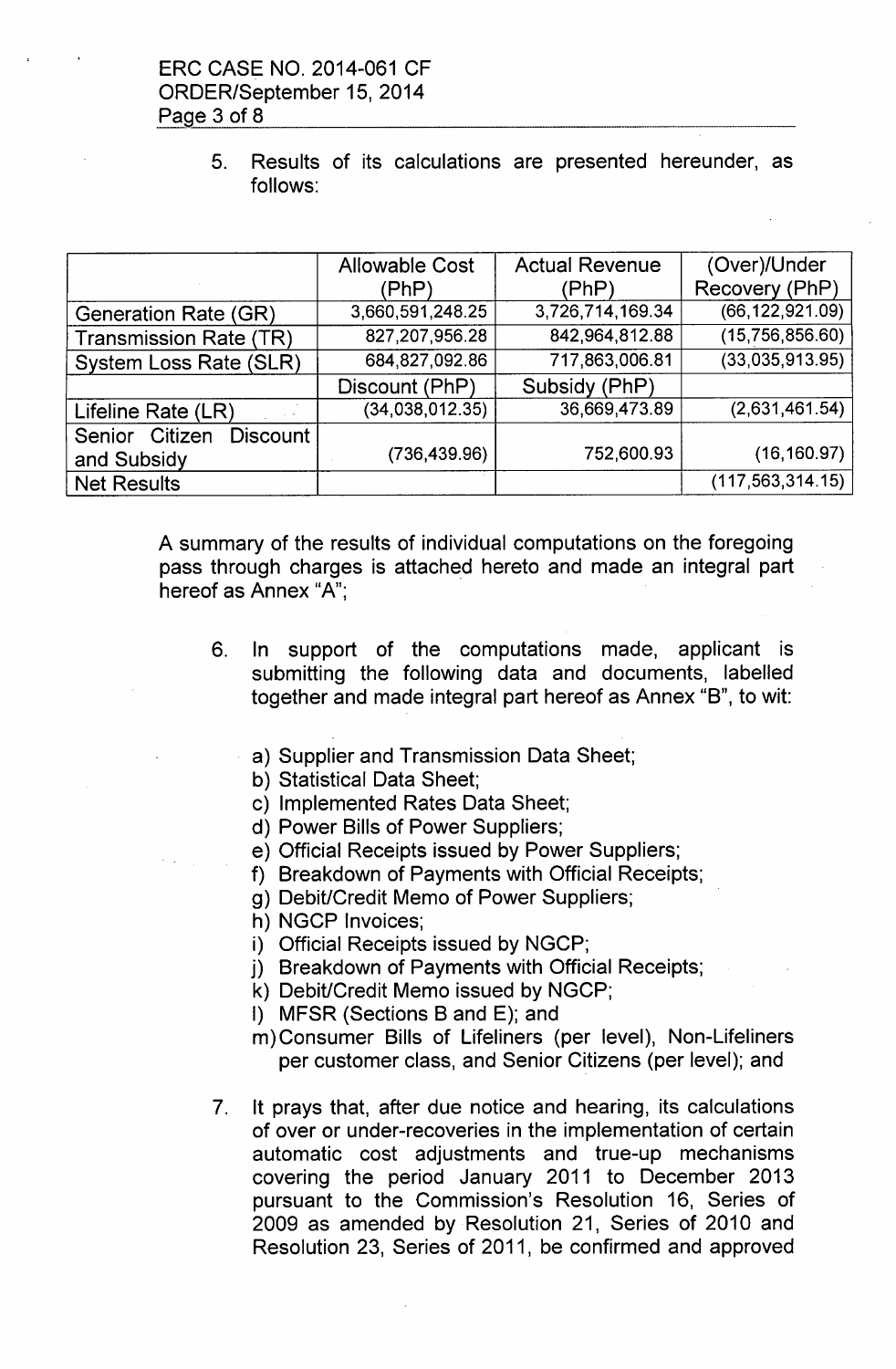and, it be allowed to refund the over recoveries or collect the under recoveries, as the case maybe, to or from its customers, to wit:

|                                   | <b>Allowable Cost</b> | <b>Actual Revenue</b> | (Over)/Under       |
|-----------------------------------|-----------------------|-----------------------|--------------------|
|                                   | (PhP)                 | (PhP)                 | Recovery (PhP)     |
| Generation Rate (GR)              | 3,660,591,248.25      | 3,726,714,169.34      | (66, 122, 921.09)  |
| <b>Transmission Rate (TR)</b>     | 827,207,956.28        | 842,964,812.88        | (15,756,856.60)    |
| System Loss Rate (SLR)            | 684,827,092.86        | 717,863,006.81        | (33,035,913.95)    |
|                                   | Discount (PhP)        | Subsidy (PhP)         |                    |
| Lifeline Rate (LR)                | (34,038,012.35)       | 36,669,473.89         | (2,631,461.54)     |
| Senior Citizen<br><b>Discount</b> |                       |                       |                    |
| and Subsidy                       | (736, 439.96)         | 752,600.93            | (16, 160.97)       |
| <b>Net Results</b>                |                       |                       | (117, 563, 314.15) |

Finding the said application to be sufficient in form and in substance with the required fees having been paid, the same is hereby set for jurisdictional hearing, expository presentation, pre-trial conference and evidentiary hearing on October 8, 2014 (Wednesday) at ten o'clock in the morning (10:00 A.M.), at the ERC Hearing Room, 15<sup>th</sup> Floor, Pacific Center Building, San Miguel Avenue, Pasig City.

CENPELCO is hereby directed to cause the publication of the attached Notice of Public Hearing, at its own expense, once (1x) in a newspaper of general circulation in the Philippines, at least ten (10) days before the scheduled date of initial hearing. It is also directed to inform the consumers within its franchise area, by any other means available and appropriate, of the filing of the instant application, its reasons therefor and of the scheduled hearing thereon.

Let copies of the application, this Order, and the attached Notice of Public Hearing be furnished the Office of the Solicitor General (OSG), the Commission on Audit (COA) and the Committees on Energy of both Houses of Congress. They are hereby requested, if they so desire, to send their duly authorized representatives at the scheduled hearings.

Likewise, let copies of this Order and the attached Notice of Public Hearing be furnished the Offices of the Governor of Pangasinan and the Mayors of the City and Municipalities within the franchise area of CENPELCO for the appropriate posting thereof on their respective bulletin boards.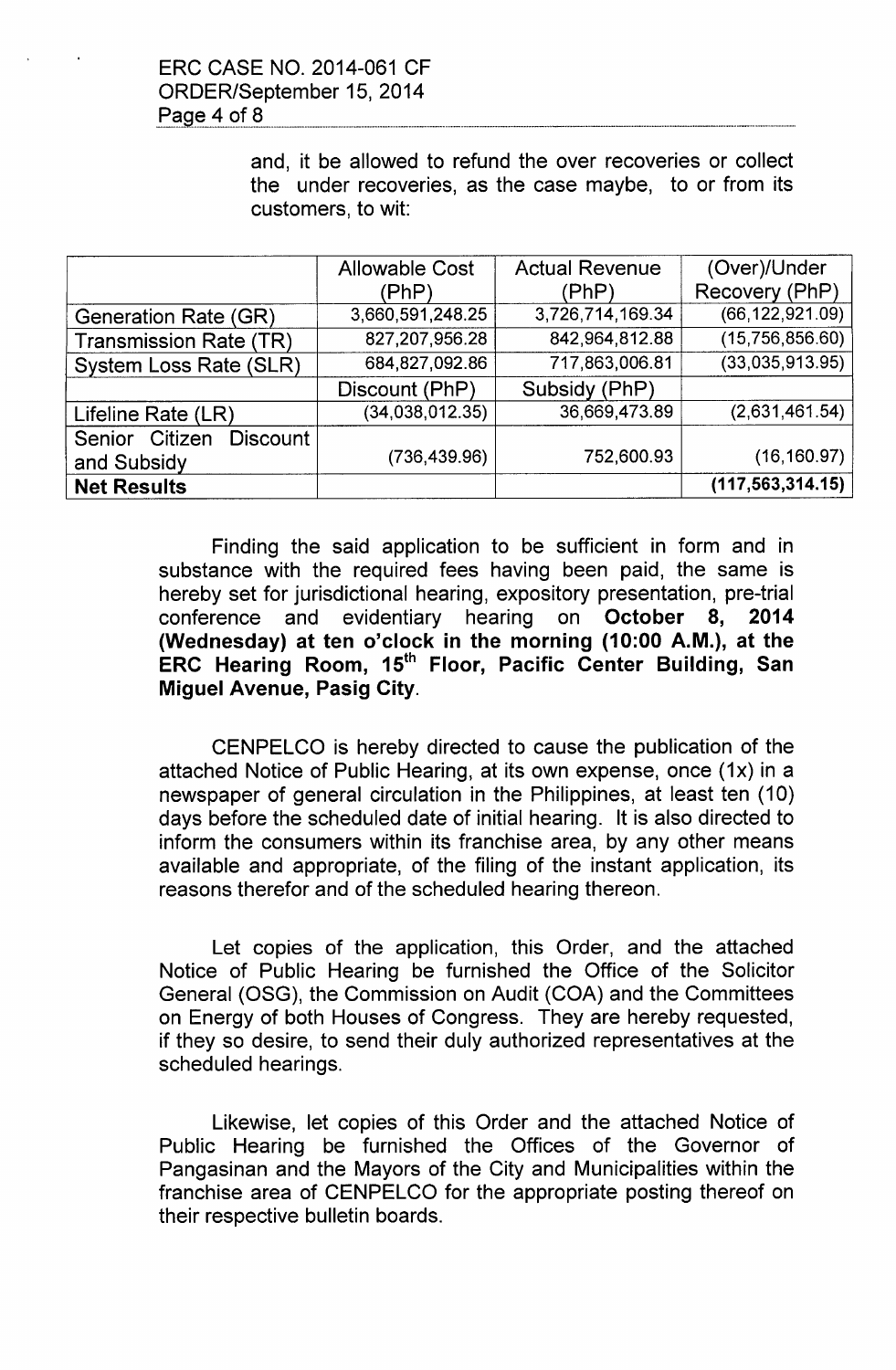CENPELCO is hereby directed to furnish all those making requests therefor with copies of the application and its attachments, subject to reimbursement of reasonable photocopying costs.

On the date of the initial hearing, CENPELCO must submit to the Commission its written Compliance with the jurisdictional requirements attaching therewith, methodically arranged and duly marked, the evidences of the actual posting and publication of the Notice of Public Hearing consisting of certifications issued to that effect, signed by the afore-mentioned Governor and Mayors or their duly authorized representatives, bearing the seals of their offices, and the affidavit of the Editor or Business Manager of the newspaper where said Notice of Public Hearing was published together with the complete issue of the said newspaper, and such other proofs of compliance with the requirements of the Commission.

CENPELCO and all interested parties are directed to submit, at least five (5) days before the date of initial hearing and pre-trial conference, their respective Pre-Trial Briefs containing, among others:

- (a) A summary of admitted facts and proposed stipulation of facts;
- (b) The issues to be tried or resolved;
- (c) The documents or exhibits to be presented, stating the purposes thereof and proposed markings therefore; and
- (d) The number and names of the witnesses, with their written testimonies in an individual affidavit form, to be attached to the Pre-Trial Brief.

Failure of CENPELCO to submit the required Pre-Trial Brief and Judicial Affidavits of its witnesses within the prescribed period shall be a ground for cancellation of the scheduled hearing, and the resetting of which shall be six (6) months from said date of cancellation.

As part of the pre-trial conference, CENPELCO must also be prepared to make an expository presentation of its application, aided by whatever communication medium that it may deem appropriate for the purpose, in order to put in plain words and explain, for the benefit of the consumers and other concerned parties, what the application is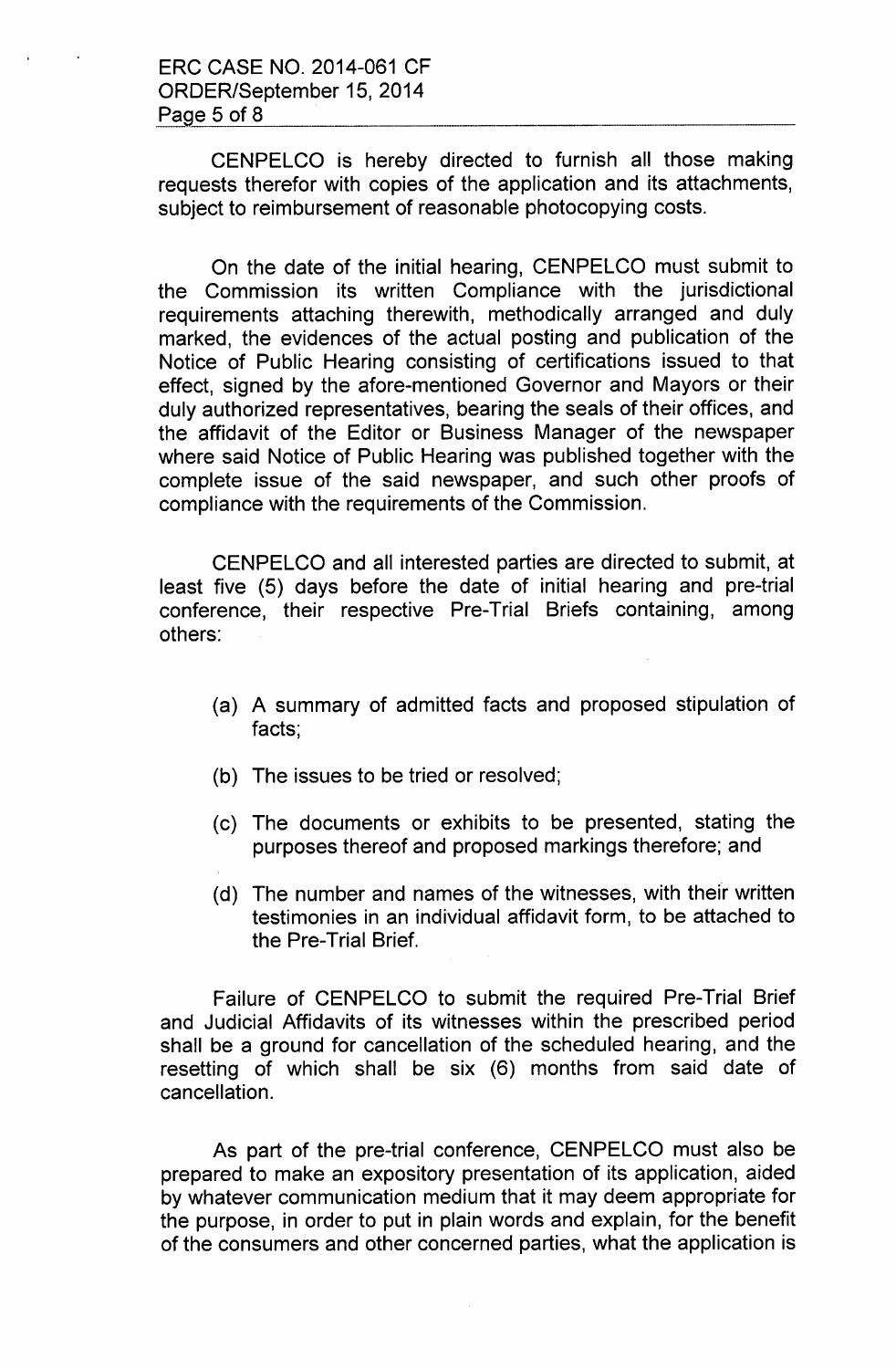all about and the reasons and justifications being cited in support thereof.

**SO ORDERED.**

Pasig City, September 15,2014.

FOR AND BY AUTHORITY OF THE COMMISSION:

 $m)$  1. (City **ENAIDA G. CRUZ-DUCUT** Chairperson  $\sqrt{ }$ 

 $\label{eq:2.1} \frac{1}{\sqrt{2}}\left(\frac{1}{\sqrt{2}}\left(\frac{1}{2}\right)^2\right)^{1/2}\left(\frac{1}{2}\left(\frac{1}{2}\right)^2\right)^{1/2}\left(\frac{1}{2}\right)^{1/2}\right).$ 

•... *(IN* /C PELCO UNDER OVER/ERC CASE NO. 2014-006 CF-ORDER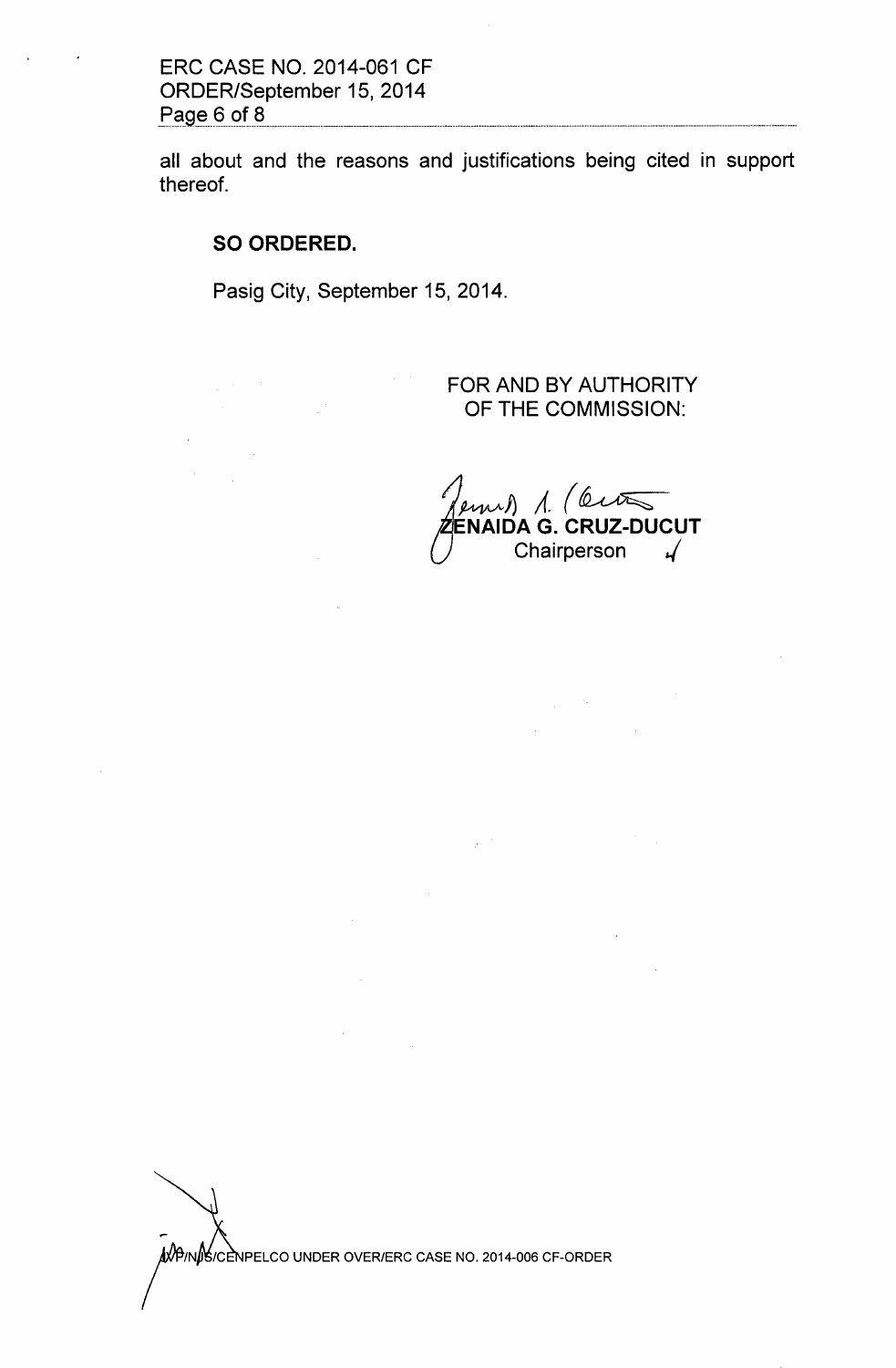## Copy Furnished:

- 1. LERIOS AMBOY PINGOL AND GONZALES LAW OFFICES Counsel for CENPELCO Units 1609-1610, Tycoon Centre Pearl Drive, Ortigas Center, Pasig City 1605
- 2. CENTRAL PANGASINAN ELECTRIC COOPERATIVE, INC. (CENPELCO) Padilla Street, San Carlos City, Pangasinan
- 3. The Office of the Solicitor General 134 Amorsolo Street, Legaspi Village, Makati City Metro Manila
- 4. The Commission on Audit Don Mariano Marcos Avenue Diliman, Quezon City, Metro Manila
- 5. The Senate Committee on Energy Senate of the Philippines GSIS Building, Roxas Blvd., Pasay City, Metro Manila
- 6. The House Committee on Energy House of Representatives Batasan Hills, Quezon City, Metro Manila
- 7. Office of the President of PCCI Philippine Chamber of Commerce and Industry (PCCI) 3<sup>rd</sup> Floor, ECC Building, Sen. Gil Puyat Avenue Makati City
- 8. Office of the Provincial Governor Province of Pangasinan
- 9. Office of the Municipal Mayor Sual, Pangasinan
- 10. Office of the Municipal Mayor Labrador, Pangasinan
- 11. Office of the Municipal Mayor Bugallon, Pangasinan
- 12. Office of the Municipal Mayor Lingayen, Pangasinan
- 13. Office of the Municipal Mayor Binmaley, Pangasinan
- 14. Office of the Municipal Mayor Mangatarem, Pangasinan
- 15. Office of the Municipal Mayor Aguilar, Pangasinan